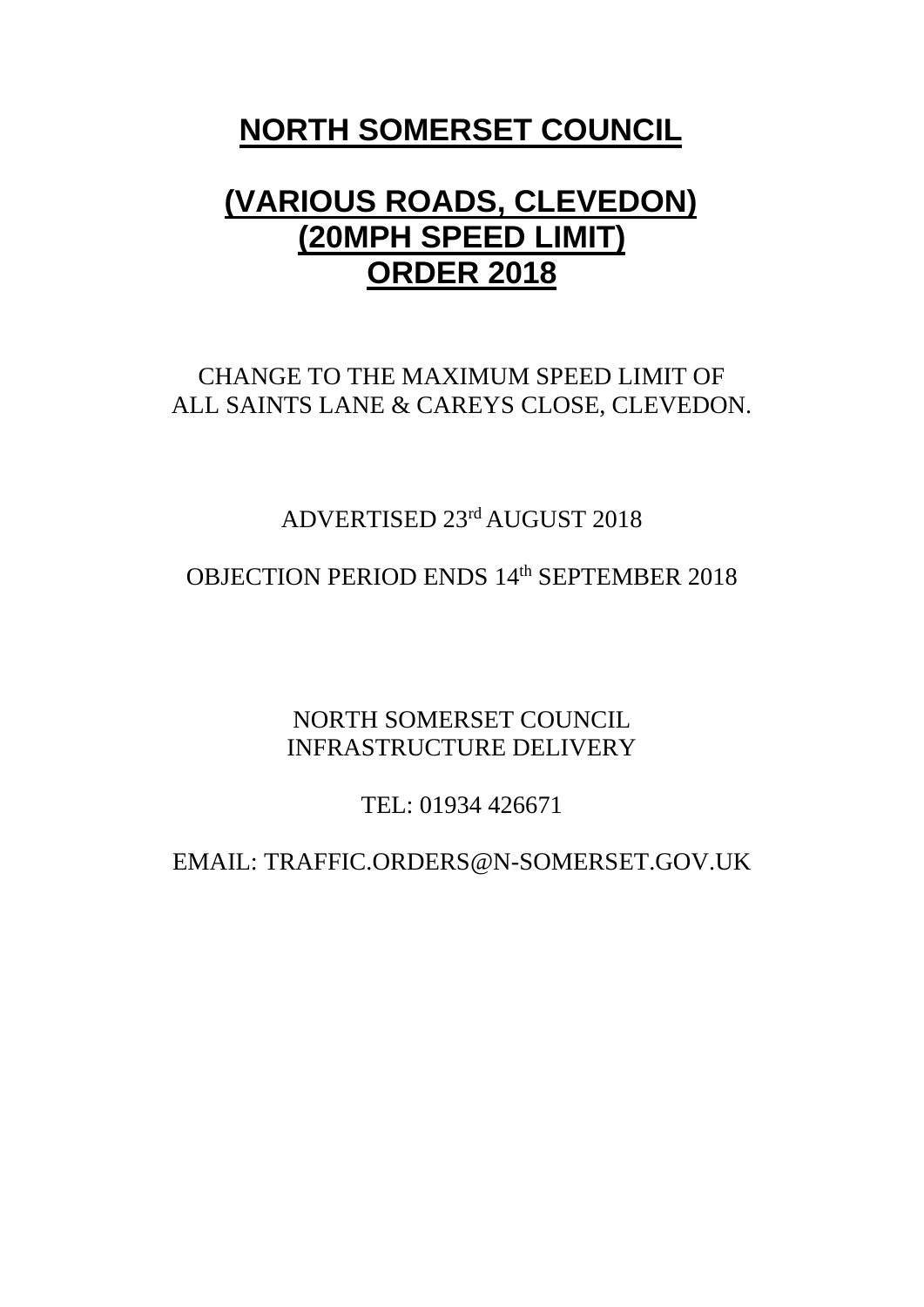### **NORTH SOMERSET COUNCIL (VARIOUS ROADS, CLEVEDON, NORTH SOMERSET) (20MPH SPEED LIMIT) ORDER 2018**

#### **Statement of Reasons**

In order to improve safety for pedestrian and motorists, North Somerset Council propose a new 20mph speed limit along the roads of All Saints Lane and the cul-de-sac Carey's Close, Clevedon.

The 20mph speed limit is intended to improve road safety for local residents that live in the surrounding area and any visitors to the area. Making walking and cycling to school more attractive for local residents and improving the quality of life for local people.

This order is for the purpose of avoiding danger to persons or other traffic using the road and for preventing the likelihood of any such dangers arising.

James Barnfield Infrastructure Delivery North Somerset Council

23rd August 2018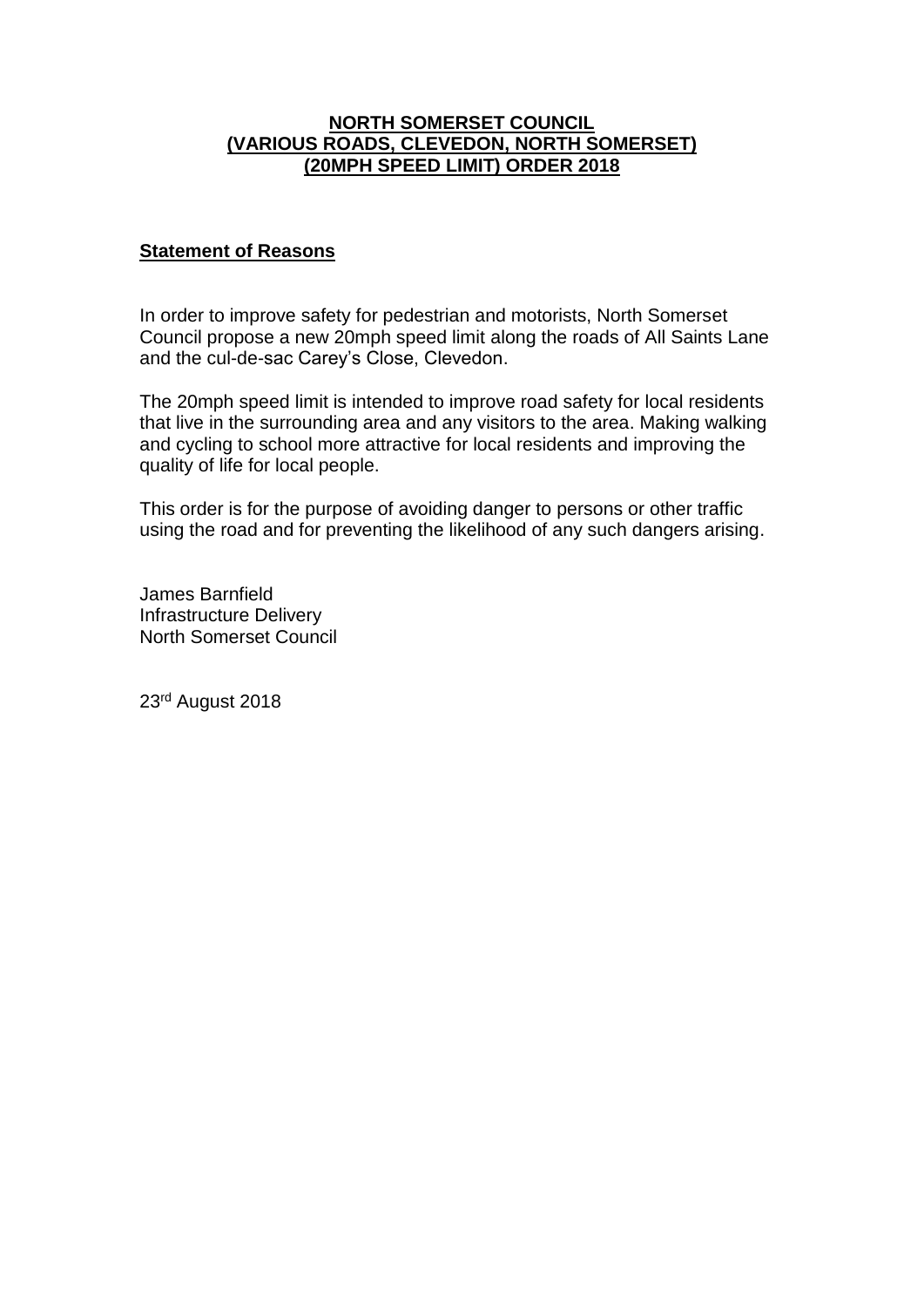## **NOTICE OF INTENT**

### **NORTH SOMERSET COUNCIL (VARIOUS ROADS, CLEVEDON, NORTH SOMERSET) (20MPH SPEED LIMIT) ORDER 2018**

NOTICE IS HEREBY GIVEN that North Somerset Council proposes to make an order under section 84 of the Road Traffic Regulation Act 1984 as amended, the effect of which will be to introduce a **20mph speed limit** on the lengths of roads specified in Schedule 1 of this Notice.

Full details of the proposals are contained in the draft order which together with a map and a copy of the Council's Statement of Reasons for proposing to make the order may be inspected at the following locations:

- **Town Hall, Walliscote Grove Road, Weston-super-Mare, BS23 1UJ** (during normal working hours)
- **Castlewood, Tickenham Road, Clevedon, BS21 6FW** (during normal working hours)
- **Online**, at the council's website [www.n-somerset.gov.uk/notices](http://www.n-somerset.gov.uk/notices)

Should you wish to make any observations on this proposal (whether you support or object to the proposal), you should make them in writing to the Director of Development and Environment at the address or email mentioned below quoting reference **ALLSAINTS20MPH** by 5pm on the **14th September 2018.**

Any objections must specify the grounds on which they are made. Please note that all representations received may be considered in public by the Council and that the substance of any representation together with the name and address of the person making it could become available for public inspection.

Town Hall Walliscote Grove Road NICHOLAS BRAIN Weston-super-Mare **Head of Legal and** BS23 1UJ Democratic Services Tel No (01934) 888802 E-mail: traffic.orders@n-somerset.gov.uk Dated: 23rd August 2018

## **SCHEDULE 1 (Proposed 20 mph speed limit)**

| All Saints Lane | For the entire length of the road. |
|-----------------|------------------------------------|
|-----------------|------------------------------------|

**Carey's Close** - For the entire length of the road.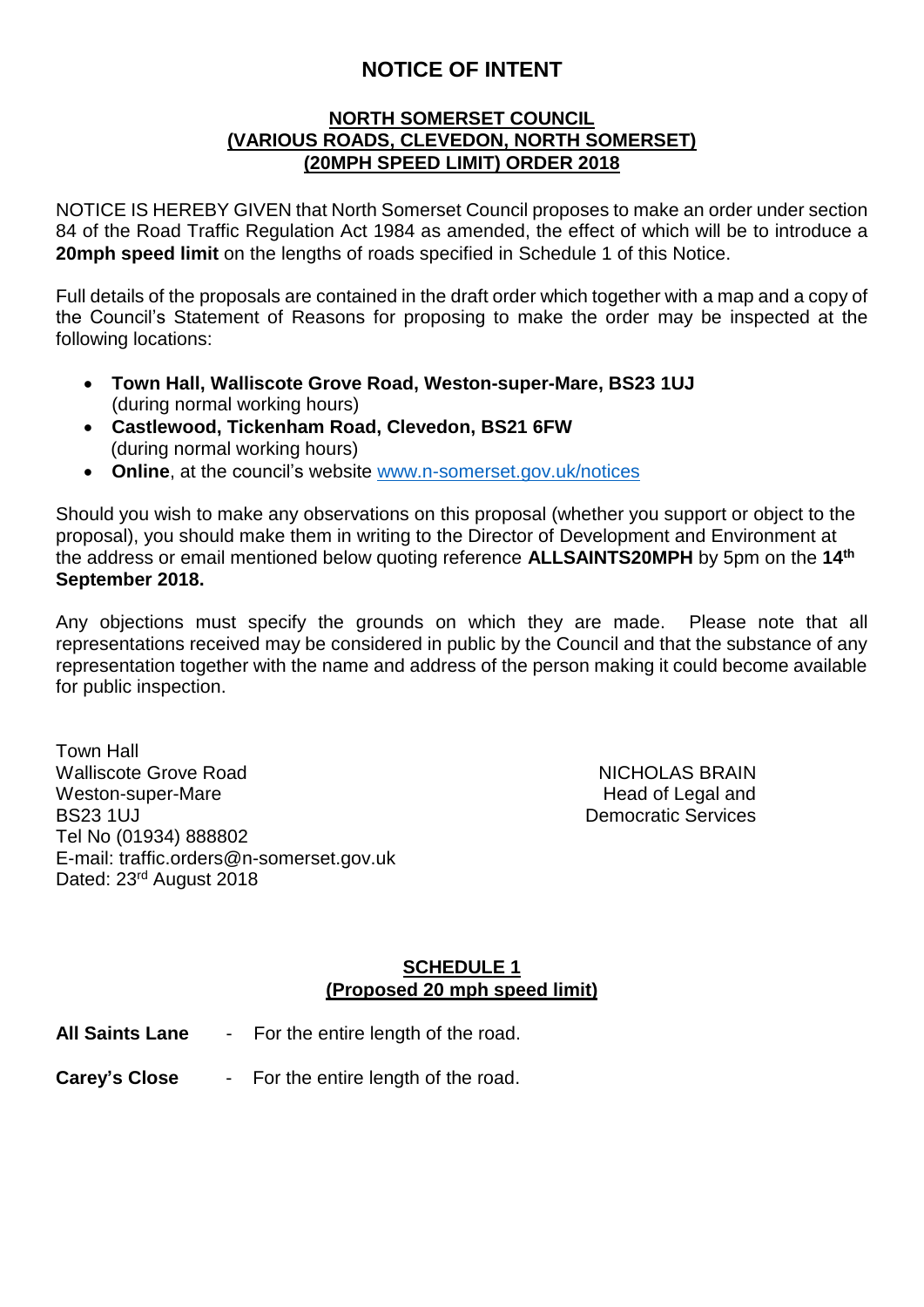

CCrown copyright and database rights 2017 Ordnance Survey 100023397<br>rights reserved (2017)). You are not permitted to copy, sub-license, distribute or sell any of this data to third parties in any form. @ Aerial Photography 2009 and 2014 Imagery copyright Getmapping PLC. www.getmapping.com. @ and database right "C